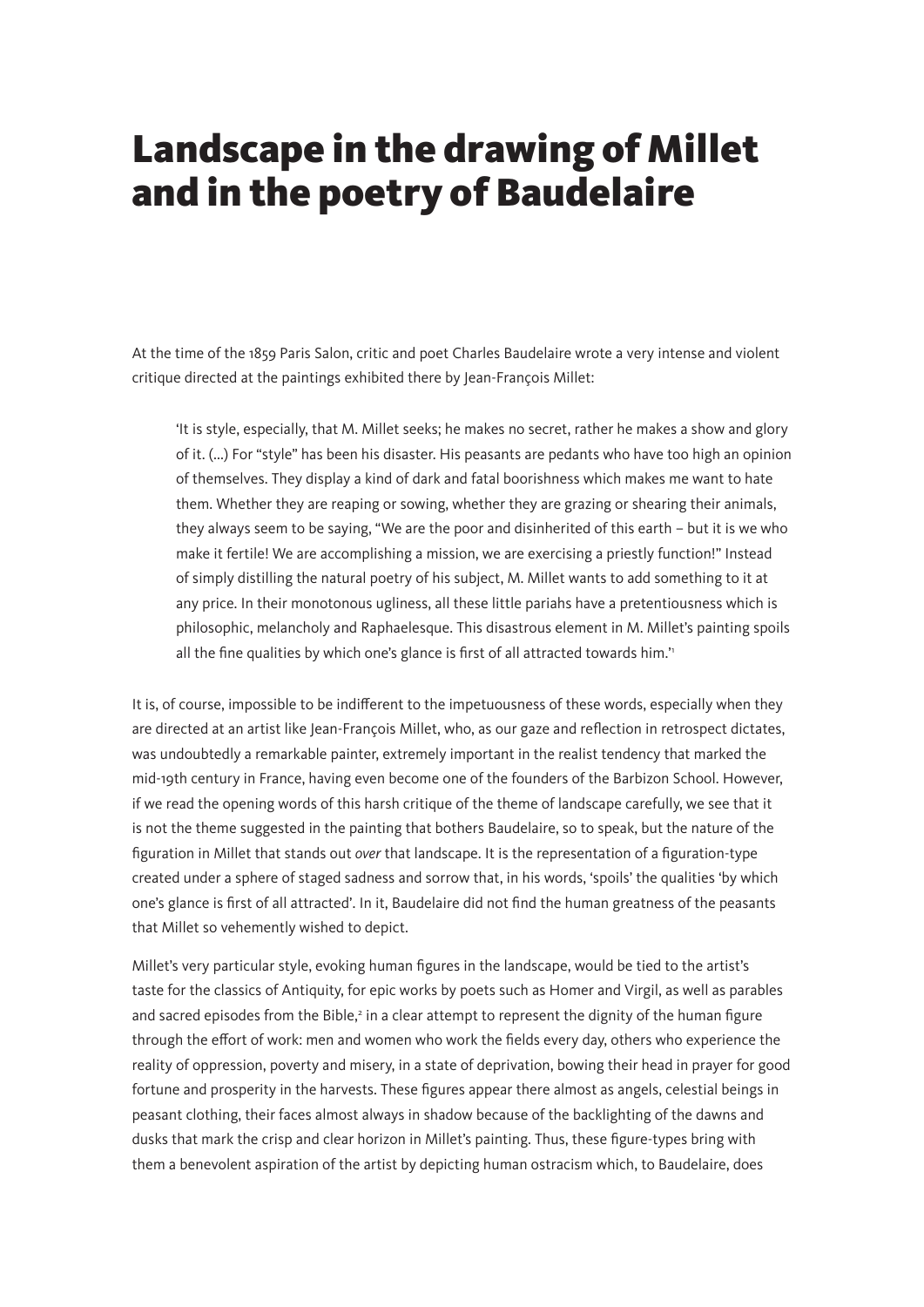not cause astonishment or admiration, as the Romanticism he finds in them, according to the poet, is no more than a desire without materialisation. However, could the critic Charles Baudelaire reconsider his cutting thesis when faced with the representation of a landscape without the figuration that undeniably defines the so-called 'style' of Jean-François Millet? Could Baudelaire ever truly *experience* Millet's landscape without the use of figuration as he describes it in the painter's work? What 'fine qualities' are these that he refers to, obscured by these character-types without 'natural poetry', as he calls them?

Opening up this possibility, let us consider, then, what Baudelaire writes about the theme of landscape, expressing, distinctly, a Kantian point of view on the experience of the subject before the artwork:

'If an assemblage of trees, mountains, water and houses, such as we call a landscape, is beautiful, it is not so of itself, but through me, through my own grace and favour, through the idea or the feeling which I attach to it. It amounts to saying, I think, that any landscape-painter who does not know how to convey a feeling by means of an assemblage of vegetable or mineral matter, is no artist. I know very well that by a singular effort the human imagination can momentarily conceive of Nature without Man — can conceive of all the suggestive mass of the universe dispersed throughout space without a contemplator to extract from it comparison, metaphor and allegory. It is true enough that all that universal order and harmony would lose none of the inspirational quality with which providence has entrusted it; but in that case, in default of an intelligence to inspire, this quality would be as though it did not exist at all. Those artists who want to express nature minus the feelings which she inspires are submitting to an odd sort of operation which consists in killing the reflective and sentient man within them; and believe me, the disaster is that for the majority of them this operation has nothing odd nor painful about it at all. (…) Most of them fall into the error to which I drew attention at the beginning of this study. They take the dictionary of art for art itself; they copy a word from the dictionary, believing that they are copying a poem. But a poem can never be copied; it has to be composed. Thus, they open a window, and the whole space contained in the rectangle of that window – trees, sky and house – assumes for them the value of a ready-made poem.'3

Let us focus then on this experience of the subject that contemplates the representation of the real, not only through painting, but also the drawing of landscape. In effect, this experience can, sometimes, be very similar to that which involves the reader through the images evoked by poetry. The experience of both can result in a shareable feeling or, in Kantian terms, a feeling worthy of reflection and debate about the property of that which is called 'beautiful' – in this case, a feeling through the experience of landscape, the memory of a body when it encounters the world that accommodates it.

Thus, it is in view of this experience of landscape and of the place we occupy in relation to it that we propose a reflection about three works belonging to the Calouste Gulbenkian Collection: an emblematic landscape drawing in black and white chalk by Jean-François Millet, *Landscape at Dusk* (1851- 1852), and two poems by Charles Baudelaire brought together in two notable editions of his renowned work *Les Fleurs du Mal* (1857).4